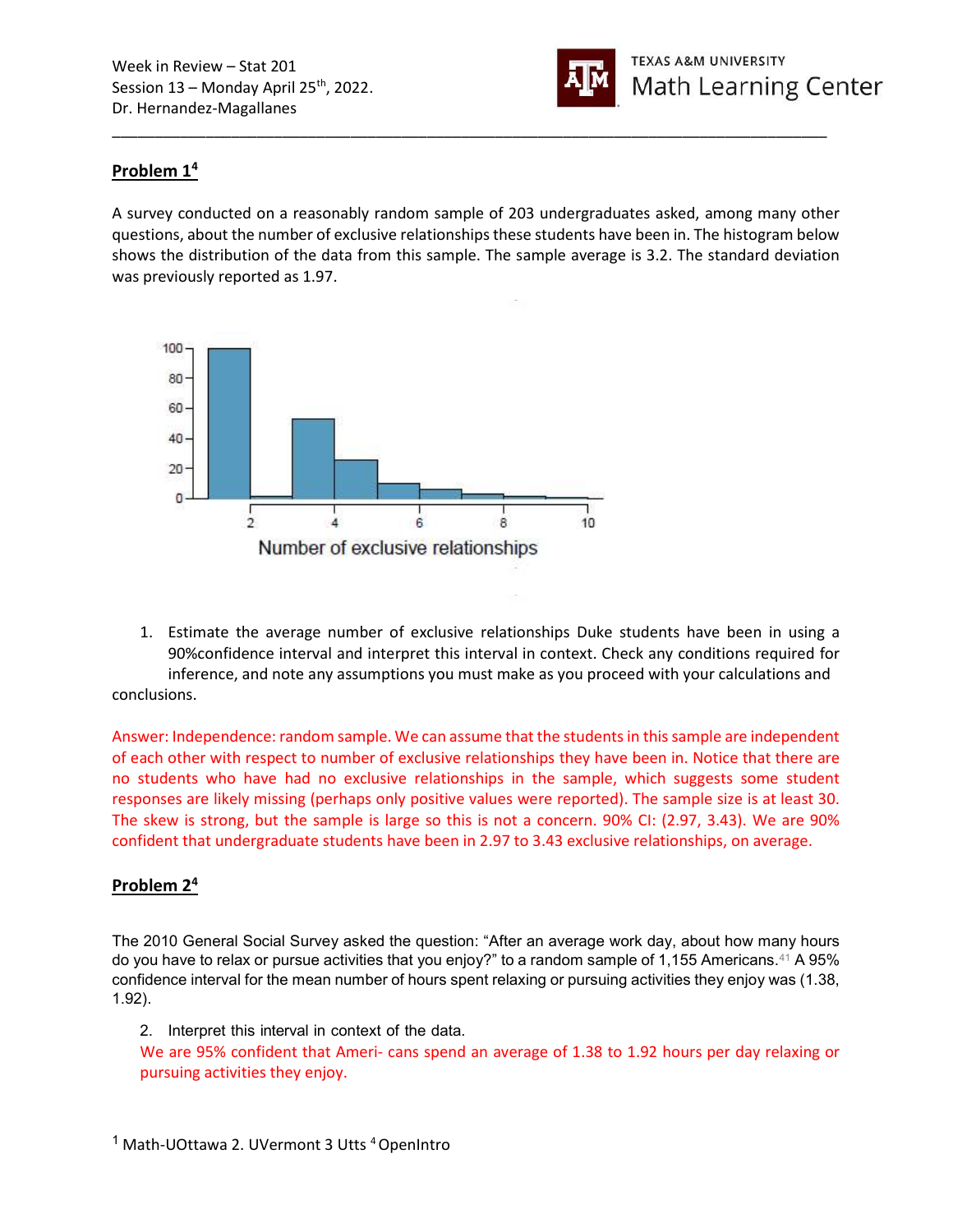

3. Suppose another set of researchers reported a confidence interval with a larger margin of error based on the same sample of 1,155 Americans. How does their confidence level compare to the confidence level of the interval stated above?

\_\_\_\_\_\_\_\_\_\_\_\_\_\_\_\_\_\_\_\_\_\_\_\_\_\_\_\_\_\_\_\_\_\_\_\_\_\_\_\_\_\_\_\_\_\_\_\_\_\_\_\_\_\_\_\_\_\_\_\_\_\_\_\_\_\_\_\_\_\_\_\_\_\_\_\_\_\_\_\_\_\_\_\_

Their confidence level must be higher as the width of the confidence interval increases as the confidence level increases.

4. Suppose next year a new survey asking the same question is conducted, and this time the sample size is 2,500. Assuming that the population characteristics, with respect to how much time people spend relaxing after work, have not changed much within a year. How will the margin of error of the 95% confidence interval constructed based on data from the new survey compare to the margin of error of the interval stated above?

The new mar gin of error will be smaller since as the sam-ple size increases the standard error decreases, will decrease the margin of error.

### Problem 3:

A researcher conducted an experiment on 8 randomly selected NASCAR drivers in which their reaction time was measured. The sample mean reaction time was 1.24 seconds. The sample standard deviation reaction time was 0.12 seconds. Assume that reaction time follows a normal distribution.

- 5. A 98% confidence interval for the population mean reaction time based on these data is given by
- a) 1.24 ± 0.083
- b)  $1.24 \pm 0.127$
- c)  $1.24 \pm 0.099$
- d)  $1.24 \pm 0.120$
- e) Sample size is too small to construct a confidence interval

#### Problem 4:

Laura is interested in the mean height of the girls in her 9th grade class year. Assume the population standard deviation is known to be 1.2 inches. She takes a sample of 48 students and calculates a sample mean of 64.5 inches and a sample standard deviation of 0.9.

6. What is the parameter of interest?

(a) The mean height of the 48 girls in Laura's 9th grade class year.

(b) The mean height of girls in Laura's 9th grade class year.

(c) The mean height of the girls in Laura's entire school.

(d) The mean height of the 48 girls in Laura's entire school.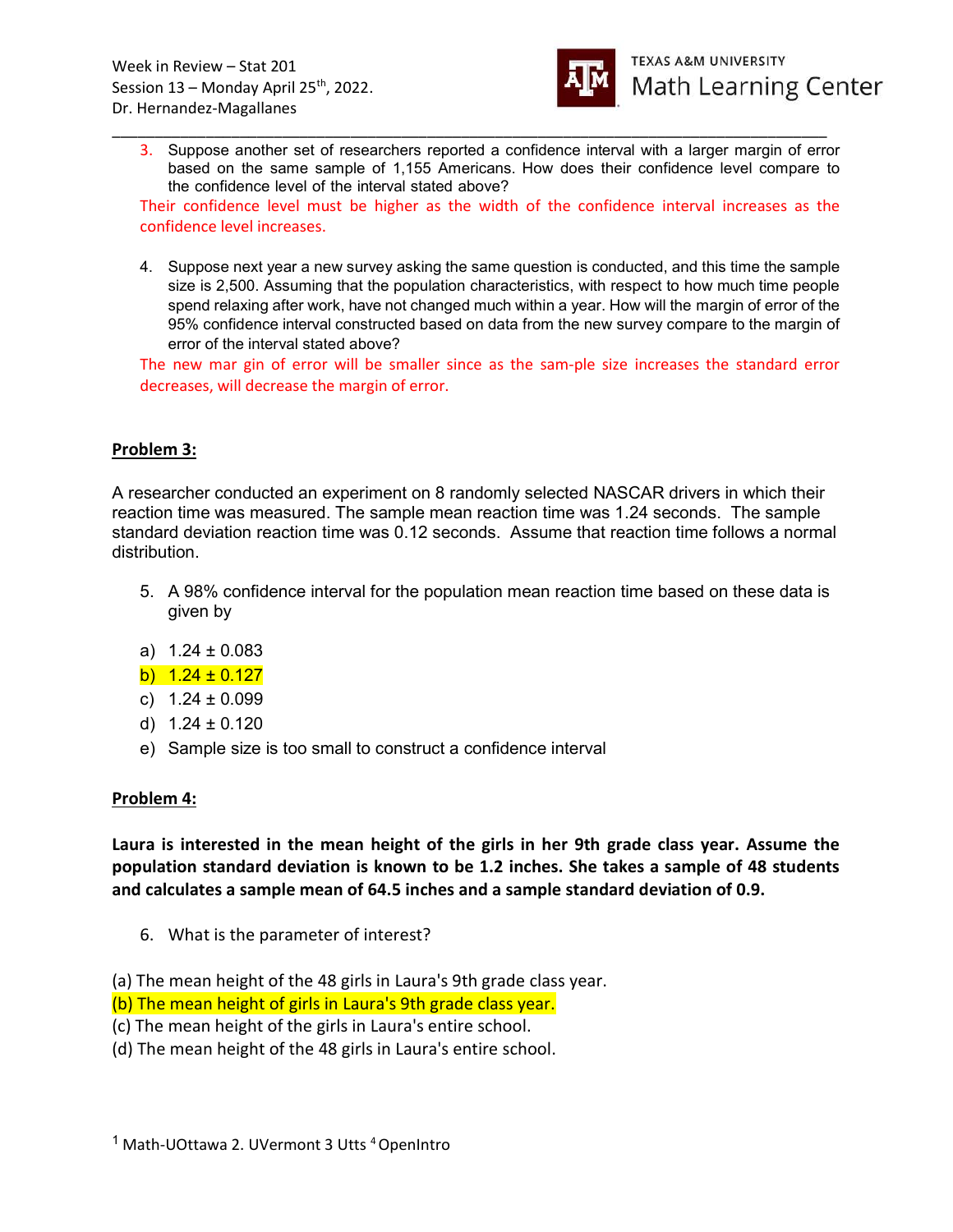

7. Assume Laura wants to create a 95% confidence interval about the true parameter. What is the margin of error?

\_\_\_\_\_\_\_\_\_\_\_\_\_\_\_\_\_\_\_\_\_\_\_\_\_\_\_\_\_\_\_\_\_\_\_\_\_\_\_\_\_\_\_\_\_\_\_\_\_\_\_\_\_\_\_\_\_\_\_\_\_\_\_\_\_\_\_\_\_\_\_\_\_\_\_\_\_\_\_\_\_\_\_\_

(a) 0.89 (b) 1.07 (c) 0.52 (d) 0.34

# Problem 5:

Write the null and alternative hypotheses in words and then symbols for each of the following situations.

- 8. New York is known as "the city that never sleeps". A random sample of 25 New Yorkers were asked how much sleep they get per night. Do these data provide convincing evidence that New Yorkers on average sleep less than 8 hours a night?
- 9. Employers at a firm are worried about the effect of March Madness, a basketball championship held each spring in the US, on employee productivity. They estimate that on a regular business day employee spend on average 15 minutes of company time checking personal email, making personal phone calls, etc. They also collect data on how much company time employees spend on such non- business activities during March Madness. They want to determine if these data provide convincing evidence that employee productivity decreases during March Madness.

4.17 (a)  $H_0: \mu = 8$  (On average, New Yorkers sleep  $8$  hours a night.)

 $H_A: \mu < 8$  (On average, New Yorkers sleep less than 8 hours a night.)

(b)  $H_0: \mu = 15$  (The average amount of company time each employee spends not working is 15 minutes for March Madness.)

 $H_A$ :  $\mu > 15$  (The average amount of company time each employee spends not working is greater than 15 minutes for March Madness.)

# Problem 5: